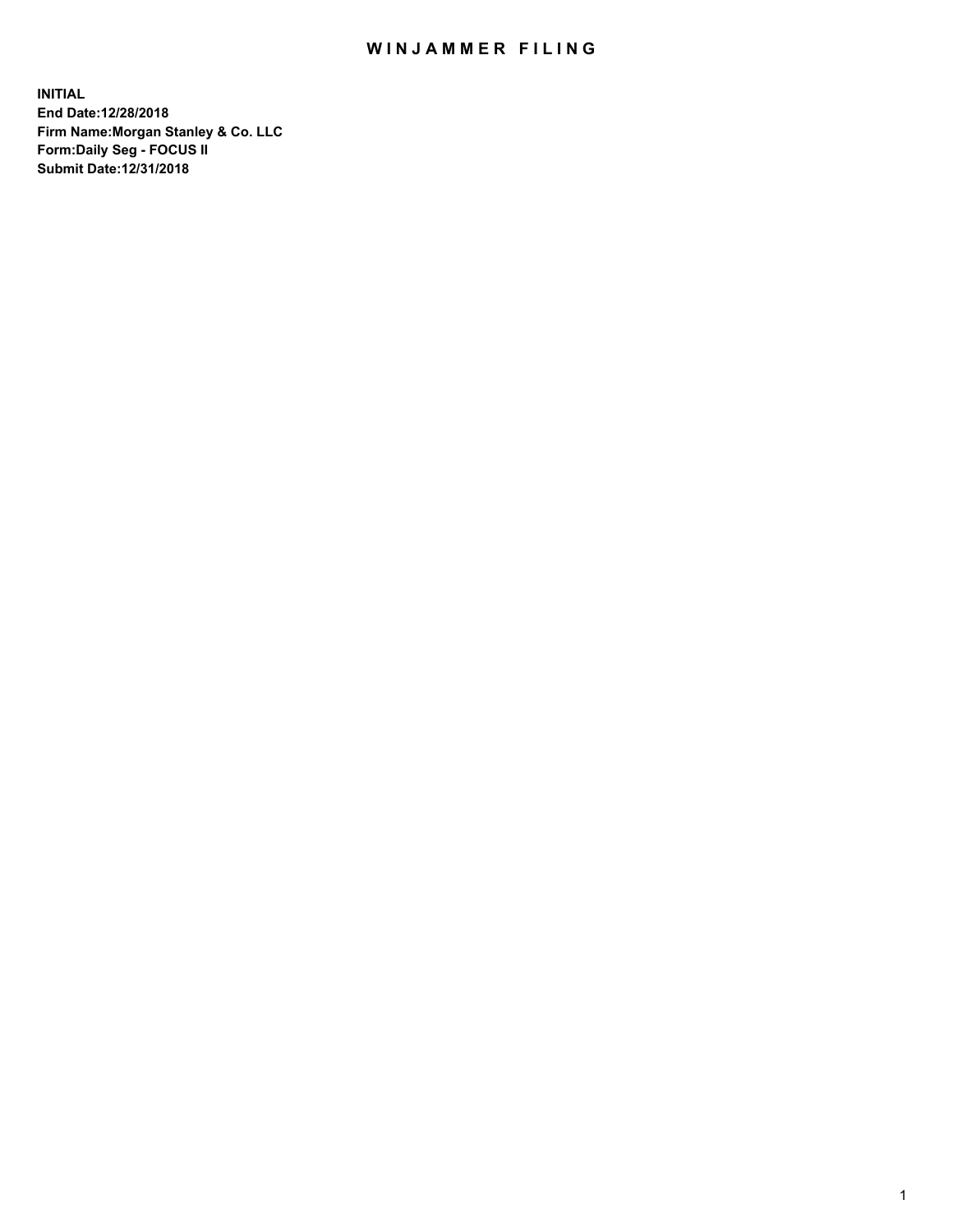**INITIAL End Date:12/28/2018 Firm Name:Morgan Stanley & Co. LLC Form:Daily Seg - FOCUS II Submit Date:12/31/2018 Daily Segregation - Cover Page**

| Name of Company                                                                                                                                                                                                                                                                                                                | Morgan Stanley & Co. LLC                                    |
|--------------------------------------------------------------------------------------------------------------------------------------------------------------------------------------------------------------------------------------------------------------------------------------------------------------------------------|-------------------------------------------------------------|
| <b>Contact Name</b>                                                                                                                                                                                                                                                                                                            | <b>Ikram Shah</b>                                           |
| <b>Contact Phone Number</b>                                                                                                                                                                                                                                                                                                    | 212-276-0963                                                |
| <b>Contact Email Address</b>                                                                                                                                                                                                                                                                                                   | Ikram.shah@morganstanley.com                                |
| FCM's Customer Segregated Funds Residual Interest Target (choose one):<br>a. Minimum dollar amount: ; or<br>b. Minimum percentage of customer segregated funds required:% ; or<br>c. Dollar amount range between: and; or<br>d. Percentage range of customer segregated funds required between:% and%.                         | 280,000,000<br><u>0</u><br>0 <sub>0</sub><br>00             |
| FCM's Customer Secured Amount Funds Residual Interest Target (choose one):<br>a. Minimum dollar amount: ; or<br>b. Minimum percentage of customer secured funds required:% ; or<br>c. Dollar amount range between: and; or<br>d. Percentage range of customer secured funds required between: % and %.                         | 140,000,000<br><u>0</u><br>0 <sub>0</sub><br>0 <sub>0</sub> |
| FCM's Cleared Swaps Customer Collateral Residual Interest Target (choose one):<br>a. Minimum dollar amount: ; or<br>b. Minimum percentage of cleared swaps customer collateral required:% ; or<br>c. Dollar amount range between: and; or<br>d. Percentage range of cleared swaps customer collateral required between:% and%. | 92,000,000<br><u>0</u><br>00<br>0 <sub>0</sub>              |

Attach supporting documents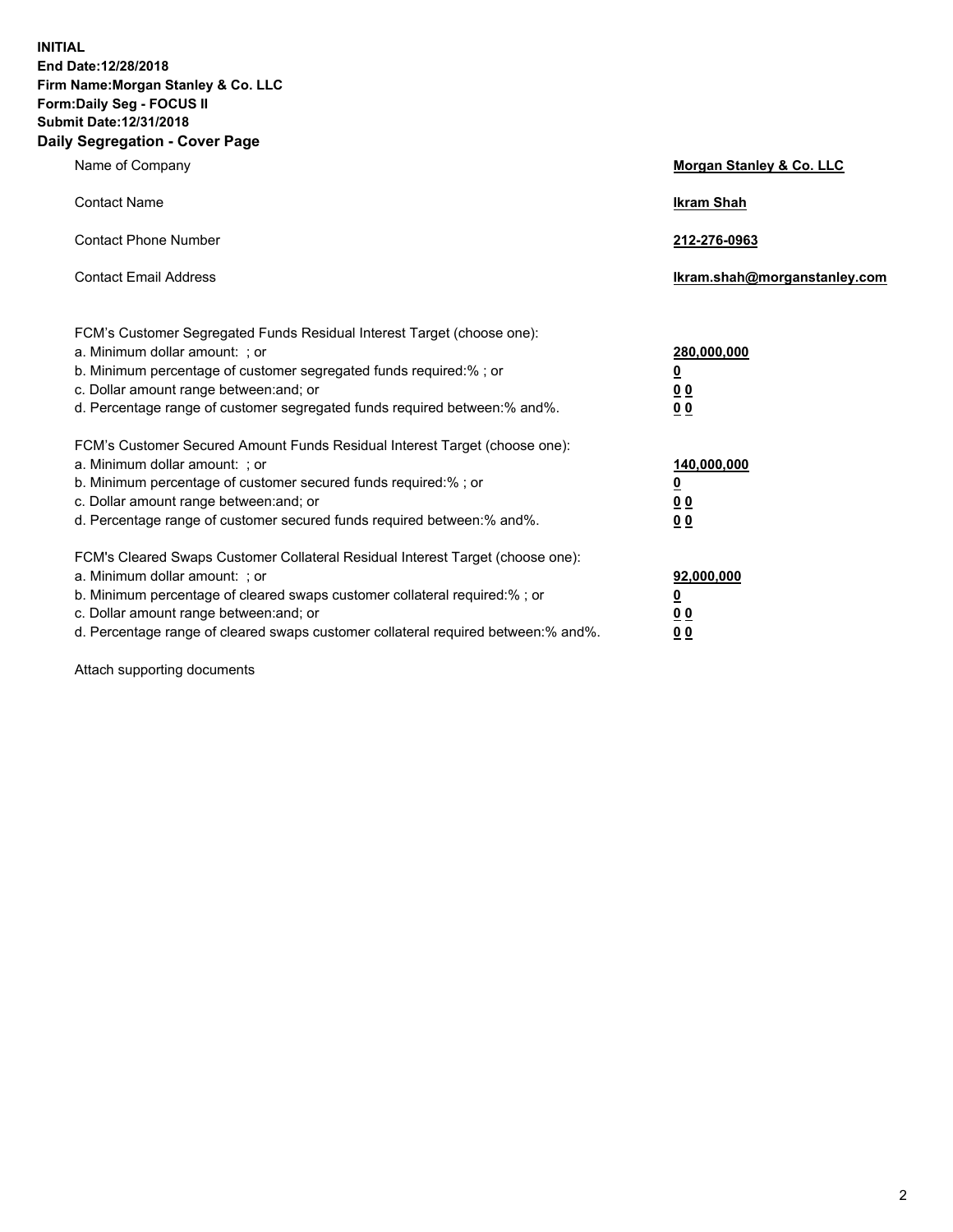## **INITIAL End Date:12/28/2018 Firm Name:Morgan Stanley & Co. LLC Form:Daily Seg - FOCUS II Submit Date:12/31/2018**

## **Daily Segregation - Secured Amounts**

Foreign Futures and Foreign Options Secured Amounts Amount required to be set aside pursuant to law, rule or regulation of a foreign government or a rule of a self-regulatory organization authorized thereunder

- 1. Net ledger balance Foreign Futures and Foreign Option Trading All Customers A. Cash **4,108,094,655** [7315]
	- B. Securities (at market) **2,033,750,289** [7317]
- 2. Net unrealized profit (loss) in open futures contracts traded on a foreign board of trade **-971,970,667** [7325]
- 3. Exchange traded options
	- a. Market value of open option contracts purchased on a foreign board of trade **6,382,033** [7335]
	- b. Market value of open contracts granted (sold) on a foreign board of trade **-8,153,190** [7337]
- 4. Net equity (deficit) (add lines 1. 2. and 3.) **5,168,103,120** [7345]
- 5. Account liquidating to a deficit and account with a debit balances gross amount **186,497,291** [7351] Less: amount offset by customer owned securities **-179,950,783** [7352] **6,546,508**
- 6. Amount required to be set aside as the secured amount Net Liquidating Equity Method (add lines 4 and 5)
- 7. Greater of amount required to be set aside pursuant to foreign jurisdiction (above) or line 6.

## FUNDS DEPOSITED IN SEPARATE REGULATION 30.7 ACCOUNTS

- 1. Cash in banks
	- A. Banks located in the United States **166,391,600** [7500]
	- B. Other banks qualified under Regulation 30.7 **1,044,825,747** [7520] **1,211,217,347**
- 2. Securities
	- A. In safekeeping with banks located in the United States **129,328,670** [7540]
	- B. In safekeeping with other banks qualified under Regulation 30.7 **0** [7560] **129,328,670** [7570]
- 3. Equities with registered futures commission merchants
	-
	- B. Securities **0** [7590]
	- C. Unrealized gain (loss) on open futures contracts **477,966** [7600]
	- D. Value of long option contracts **0** [7610]
- E. Value of short option contracts **0** [7615] **7,226,155** [7620]
- 4. Amounts held by clearing organizations of foreign boards of trade
	- A. Cash **0** [7640]
	- B. Securities **0** [7650]
	- C. Amount due to (from) clearing organization daily variation **0** [7660]
	- D. Value of long option contracts **0** [7670]
	- E. Value of short option contracts **0** [7675] **0** [7680]
- 5. Amounts held by members of foreign boards of trade
	-
	-
	- C. Unrealized gain (loss) on open futures contracts **-972,448,633** [7720]
	- D. Value of long option contracts **6,382,033** [7730]
	- E. Value of short option contracts **-8,153,190** [7735] **4,064,765,973**
- 6. Amounts with other depositories designated by a foreign board of trade **0** [7760]
- 7. Segregated funds on hand **0** [7765]
- 8. Total funds in separate section 30.7 accounts **5,412,538,145** [7770]
- 9. Excess (deficiency) Set Aside for Secured Amount (subtract line 7 Secured Statement Page 1 from Line 8)
- 10. Management Target Amount for Excess funds in separate section 30.7 accounts **140,000,000** [7780]
- 11. Excess (deficiency) funds in separate 30.7 accounts over (under) Management Target **97,888,517** [7785]

**0** [7305]

[7354] **5,174,649,628** [7355]

**5,174,649,628** [7360]

[7530]

A. Cash **6,748,189** [7580]

 A. Cash **3,134,564,143** [7700] B. Securities **1,904,421,620** [7710] [7740] **237,888,517** [7380]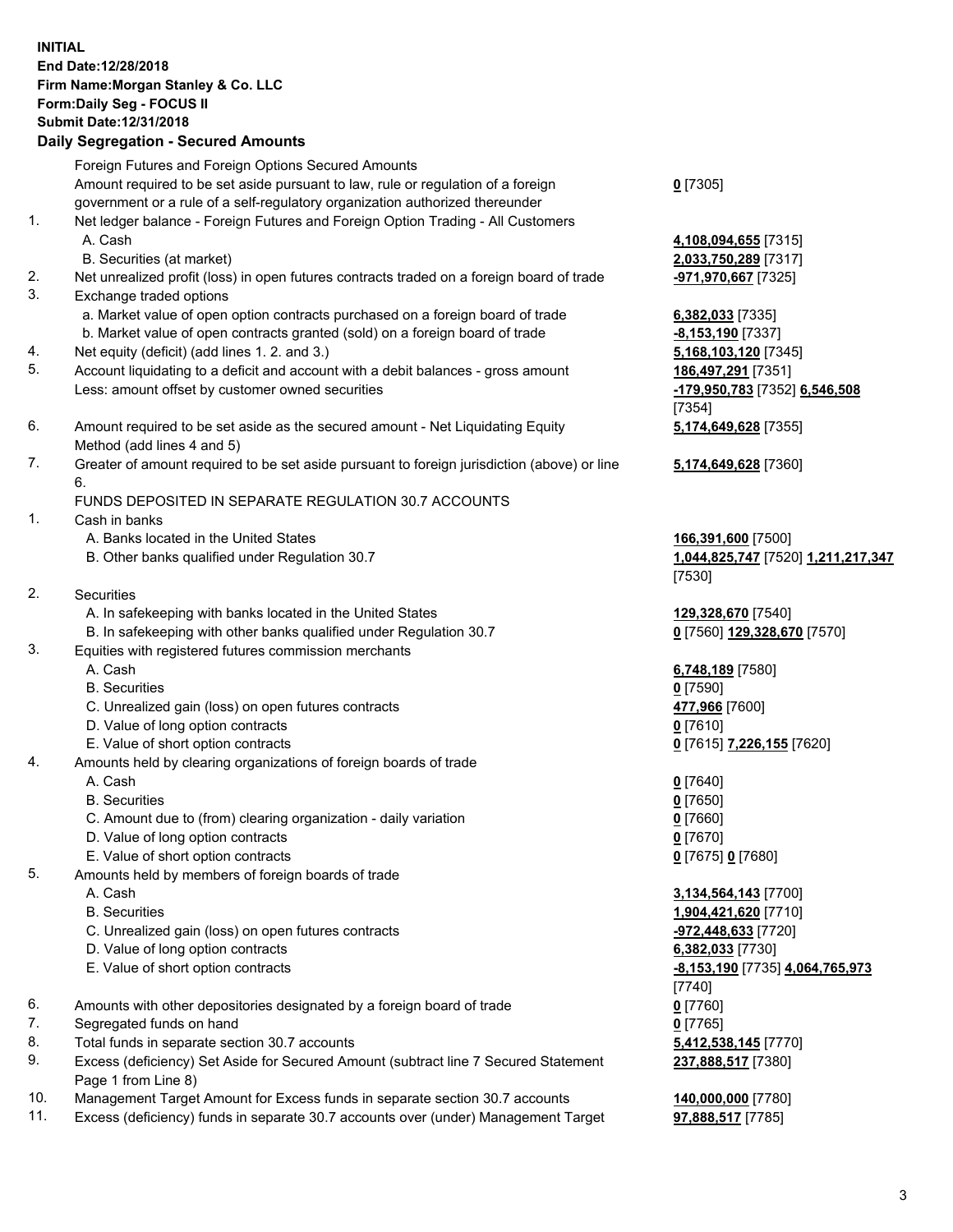**INITIAL End Date:12/28/2018 Firm Name:Morgan Stanley & Co. LLC Form:Daily Seg - FOCUS II Submit Date:12/31/2018 Daily Segregation - Segregation Statement** SEGREGATION REQUIREMENTS(Section 4d(2) of the CEAct) 1. Net ledger balance A. Cash **10,218,511,272** [7010] B. Securities (at market) **6,152,698,817** [7020] 2. Net unrealized profit (loss) in open futures contracts traded on a contract market **498,529,823** [7030] 3. Exchange traded options A. Add market value of open option contracts purchased on a contract market **310,251,402** [7032] B. Deduct market value of open option contracts granted (sold) on a contract market **-364,895,354** [7033] 4. Net equity (deficit) (add lines 1, 2 and 3) **16,815,095,960** [7040] 5. Accounts liquidating to a deficit and accounts with debit balances - gross amount **284,692,025** [7045] Less: amount offset by customer securities **-282,837,231** [7047] **1,854,794** [7050] 6. Amount required to be segregated (add lines 4 and 5) **16,816,950,754** [7060] FUNDS IN SEGREGATED ACCOUNTS 7. Deposited in segregated funds bank accounts A. Cash **4,552,102,497** [7070] B. Securities representing investments of customers' funds (at market) **0** [7080] C. Securities held for particular customers or option customers in lieu of cash (at market) **562,104,217** [7090] 8. Margins on deposit with derivatives clearing organizations of contract markets A. Cash **6,513,002,731** [7100] B. Securities representing investments of customers' funds (at market) **0** [7110] C. Securities held for particular customers or option customers in lieu of cash (at market) **5,590,594,600** [7120] 9. Net settlement from (to) derivatives clearing organizations of contract markets **-22,709,417** [7130] 10. Exchange traded options A. Value of open long option contracts **310,251,402** [7132] B. Value of open short option contracts **-364,895,354** [7133] 11. Net equities with other FCMs A. Net liquidating equity **9,861,961** [7140] B. Securities representing investments of customers' funds (at market) **0** [7160] C. Securities held for particular customers or option customers in lieu of cash (at market) **0** [7170] 12. Segregated funds on hand **0** [7150] 13. Total amount in segregation (add lines 7 through 12) **17,150,312,637** [7180] 14. Excess (deficiency) funds in segregation (subtract line 6 from line 13) **333,361,883** [7190]

- 15. Management Target Amount for Excess funds in segregation **280,000,000** [7194]
- 16. Excess (deficiency) funds in segregation over (under) Management Target Amount Excess

**53,361,883** [7198]